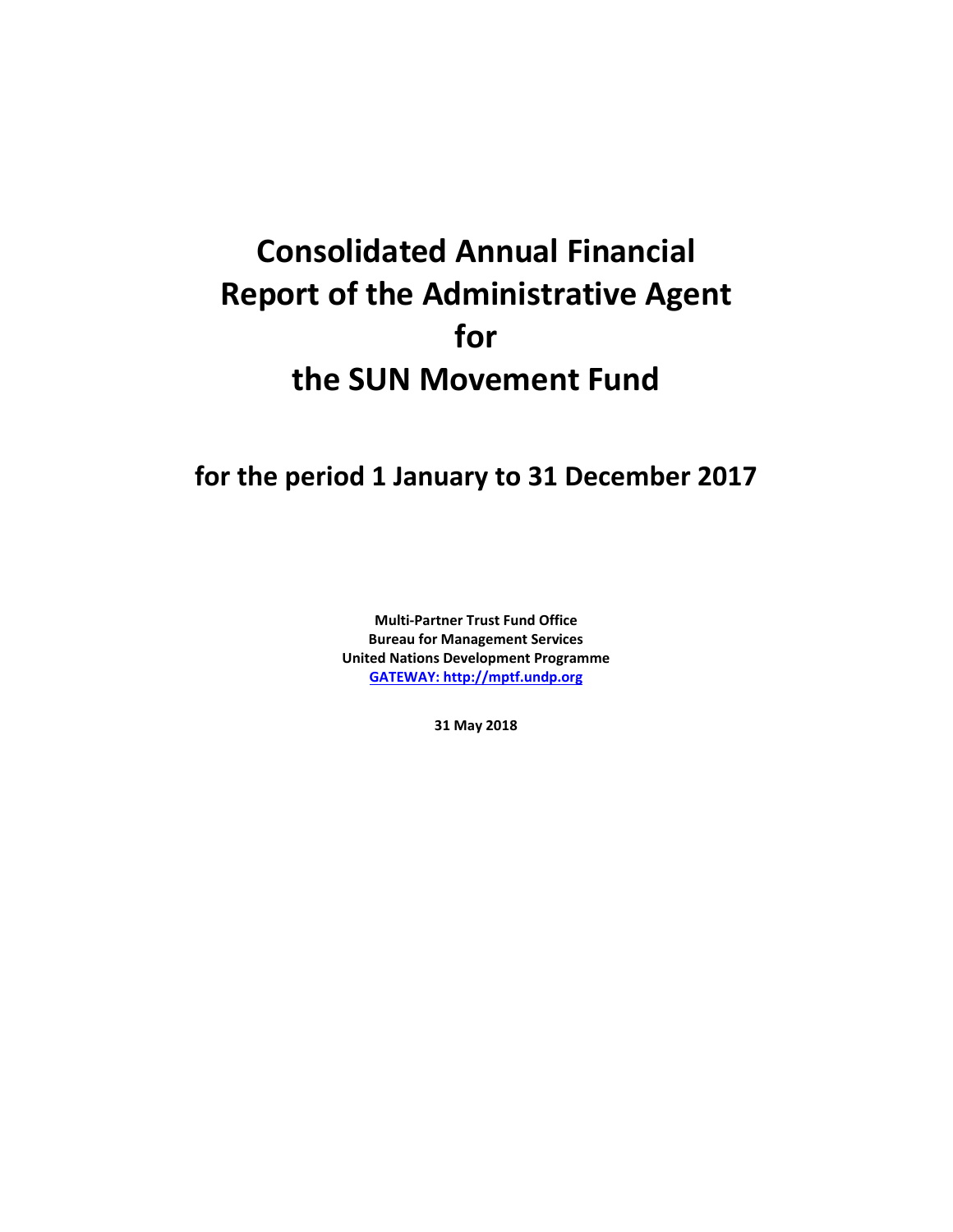# **PARTICIPATING ORGANIZATIONS CONTRIBUTORS**



United Nations Children's Fund



Services



# World Food Programme





Department for International Development (DFID)



Irish Aid



SWISS AGY FOR DEVELOPMENT & COOPERATION



World Health Organization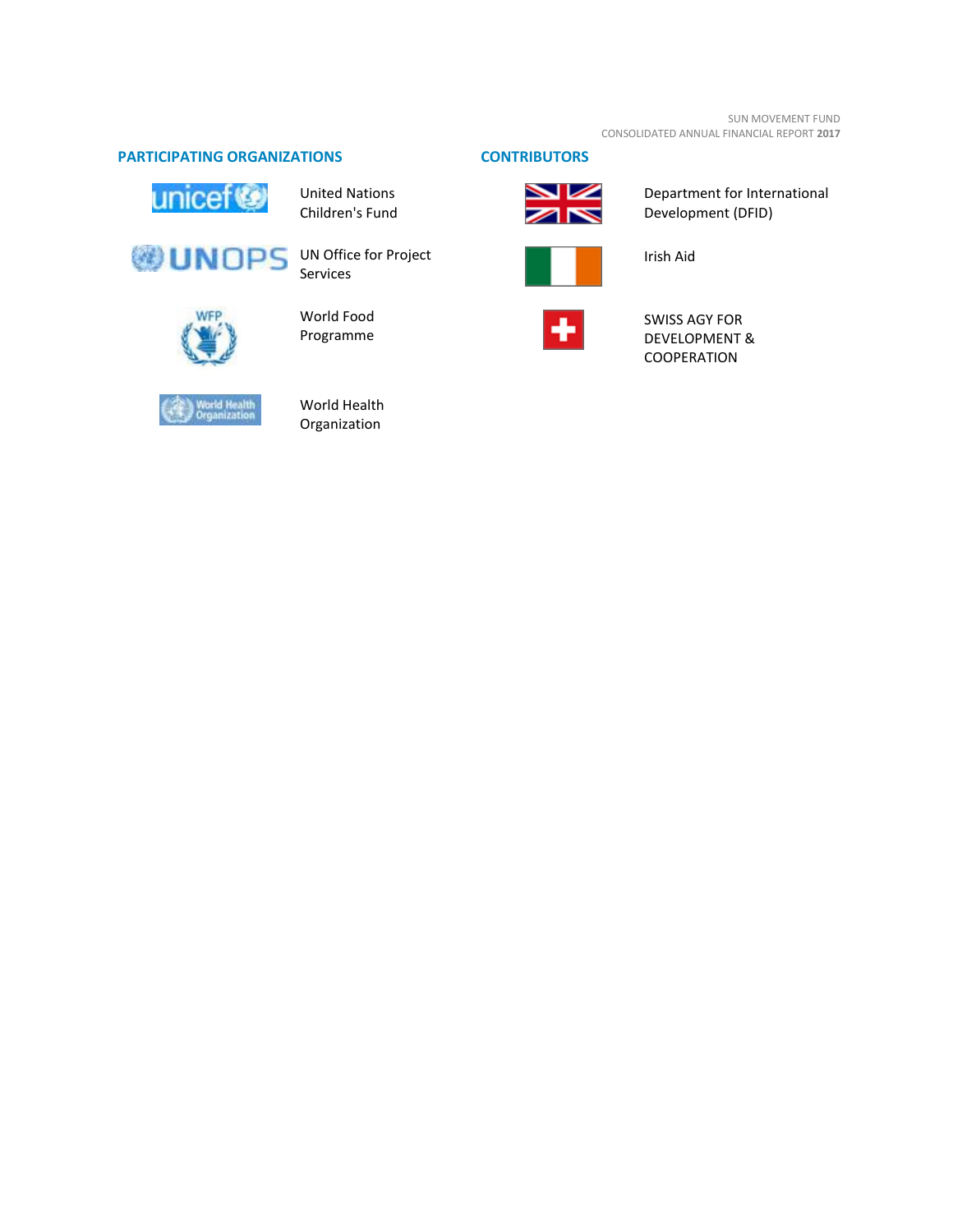Amount approved by the Steering Committee for a project/programme.

# **Approved Project/Programme**

A project/programme including budget, etc., that is approved by the Steering Committee for fund allocation purposes.

# **Contributor Commitment**

Amount(s) committed by a donor to a Fund in a signed Standard Administrative Arrangement with the UNDP Multi-Partner Trust Fund Office (MPTF Office), in its capacity as the Administrative Agent. A commitment may be paid or pending payment.

# **Contributor Deposit**

Cash deposit received by the MPTF Office for the Fund from a contributor in accordance with a signed Standard Administrative Arrangement.

# **Delivery Rate**

The percentage of funds that have been utilized, calculated by comparing expenditures reported by a Participating Organization against the 'net funded amount'.

# **Indirect Support Costs**

A general cost that cannot be directly related to any particular programme or activity of the Participating Organizations. UNDG policy establishes a fixed indirect cost rate of 7% of programmable costs.

# **Net Funded Amount**

Amount transferred to a Participating Organization less any refunds transferred back to the MPTF Office by a Participating Organization.

# **Participating Organization**

A UN Organization or other inter-governmental Organization that is an implementing partner in a Fund, as represented by signing a Memorandum of Understanding (MOU) with the MPTF Office for a particular Fund.

# **Project Expenditure**

The sum of expenses and/or expenditure reported by all Participating Organizations for a Fund irrespective of which basis of accounting each Participating Organization follows for donor reporting.

# **Project Financial Closure**

A project or programme is considered financially closed when all financial obligations of an operationally completed project or programme have been settled, and no further financial charges may be incurred.

# **Project Operational Closure**

A project or programme is considered operationally closed when all programmatic activities for which Participating Organization(s) received funding have been completed.

# **Project Start Date**

Date of transfer of first instalment from the MPTF Office to the Participating Organization.

# **Total Approved Budget**

This represents the cumulative amount of allocations approved by the Steering Committee.

#### **US Dollar Amount**

The financial data in the report is recorded in US Dollars and due to rounding off of numbers, the totals may not add up.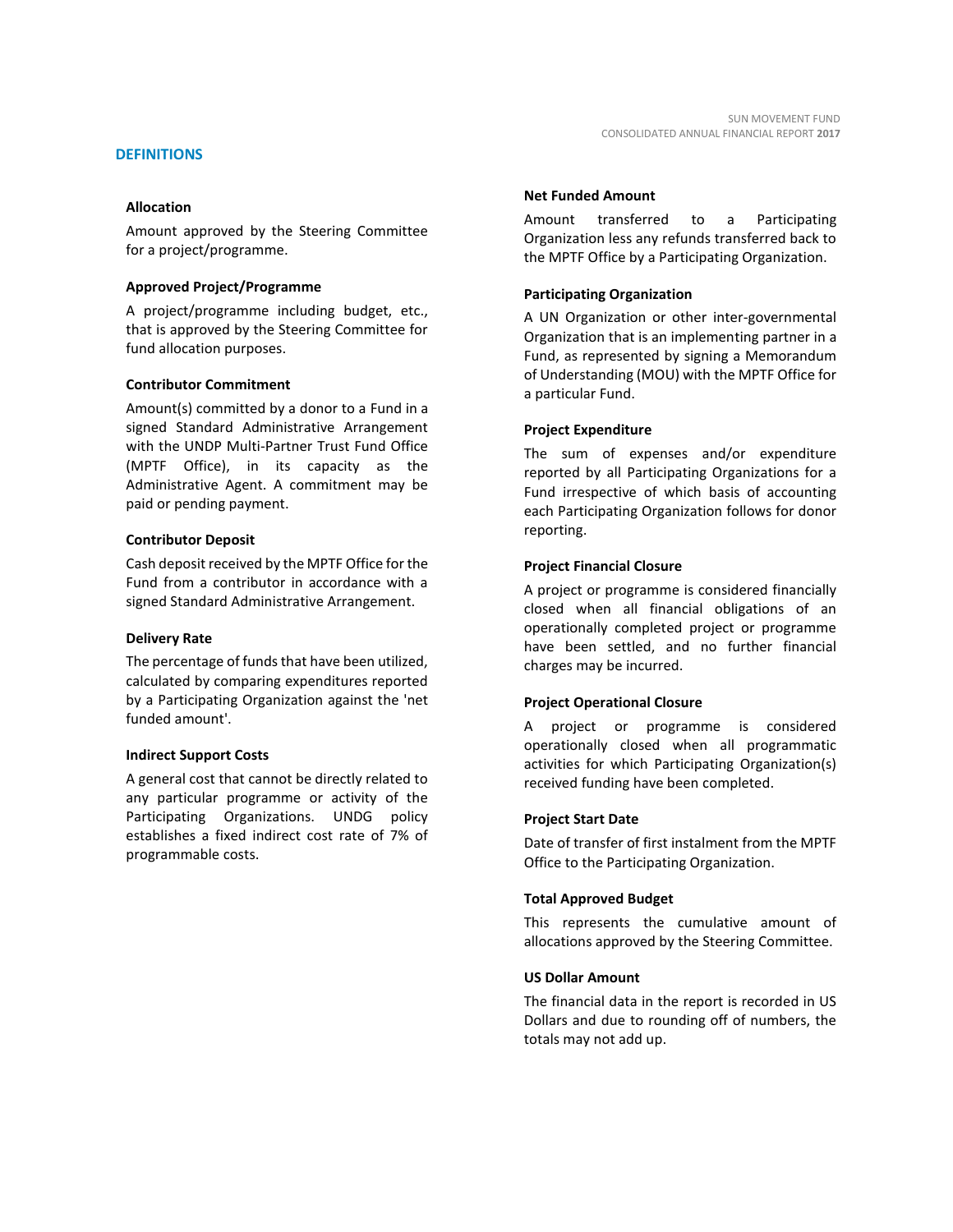#### SUN MOVEMENT FUND CONSOLIDATED ANNUAL FINANCIAL REPORT 2017

# **TABLE OF CONTENTS**

| Introduction 1 1 |   |
|------------------|---|
|                  |   |
|                  |   |
|                  |   |
|                  |   |
|                  | 5 |
|                  |   |
|                  |   |
|                  |   |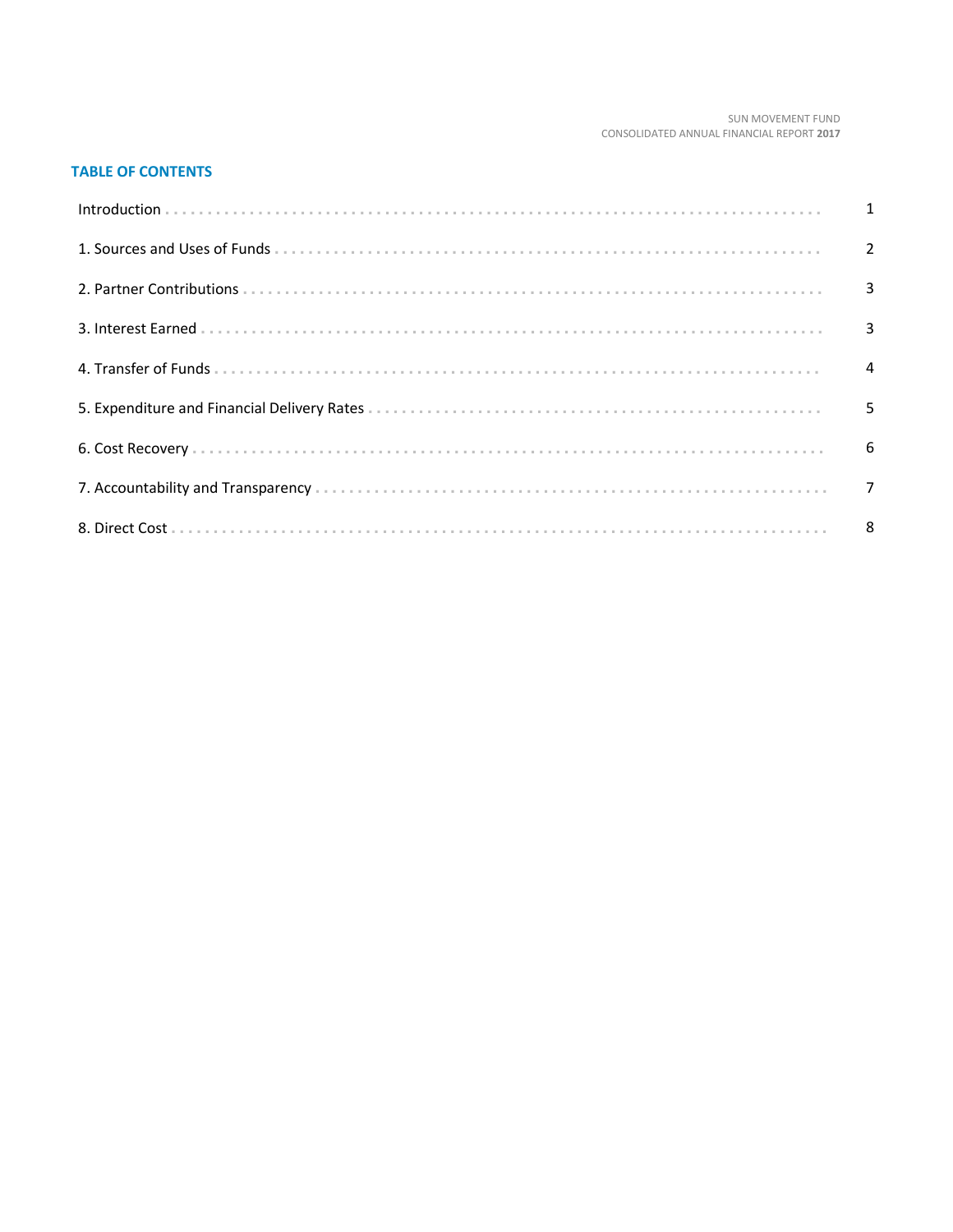#### **INTRODUCTION**

This Consolidated Annual Financial Report of the **SUN Movement Fund** is prepared by the United Nations Development Programme (UNDP) Multi-Partner Trust Fund Office (MPTF Office) in fulfillment of its obligations as Administrative Agent, as per the terms of Reference (TOR), the Memorandum of Understanding (MOU) signed between the UNDP MPTF Office and the Participating Organizations, and the Standard Administrative Arrangement (SAA) signed with contributors.

The MPTF Office, as Administrative Agent, is responsible for concluding an MOU with Participating Organizations and SAAs with contributors. It receives, administers and

manages contributions, and disburses these funds to the Participating Organizations. The Administrative Agent prepares and submits annual consolidated financial reports, as well as regular financial statements, for transmission to contributors.

This consolidated financial report covers the period 1 January to 31 December 2017 and provides financial data on progress made in the implementation of projects of the **SUN Movement Fund**. It is posted on the MPTF Office GATEWAY [\(http://mptf.undp.org/factsheet/fund/SUN00\)](http://mptf.undp.org/factsheet/fund/SUN00).

The financial data in the report is recorded in US Dollars and due to rounding off of numbers, the totals may not add up.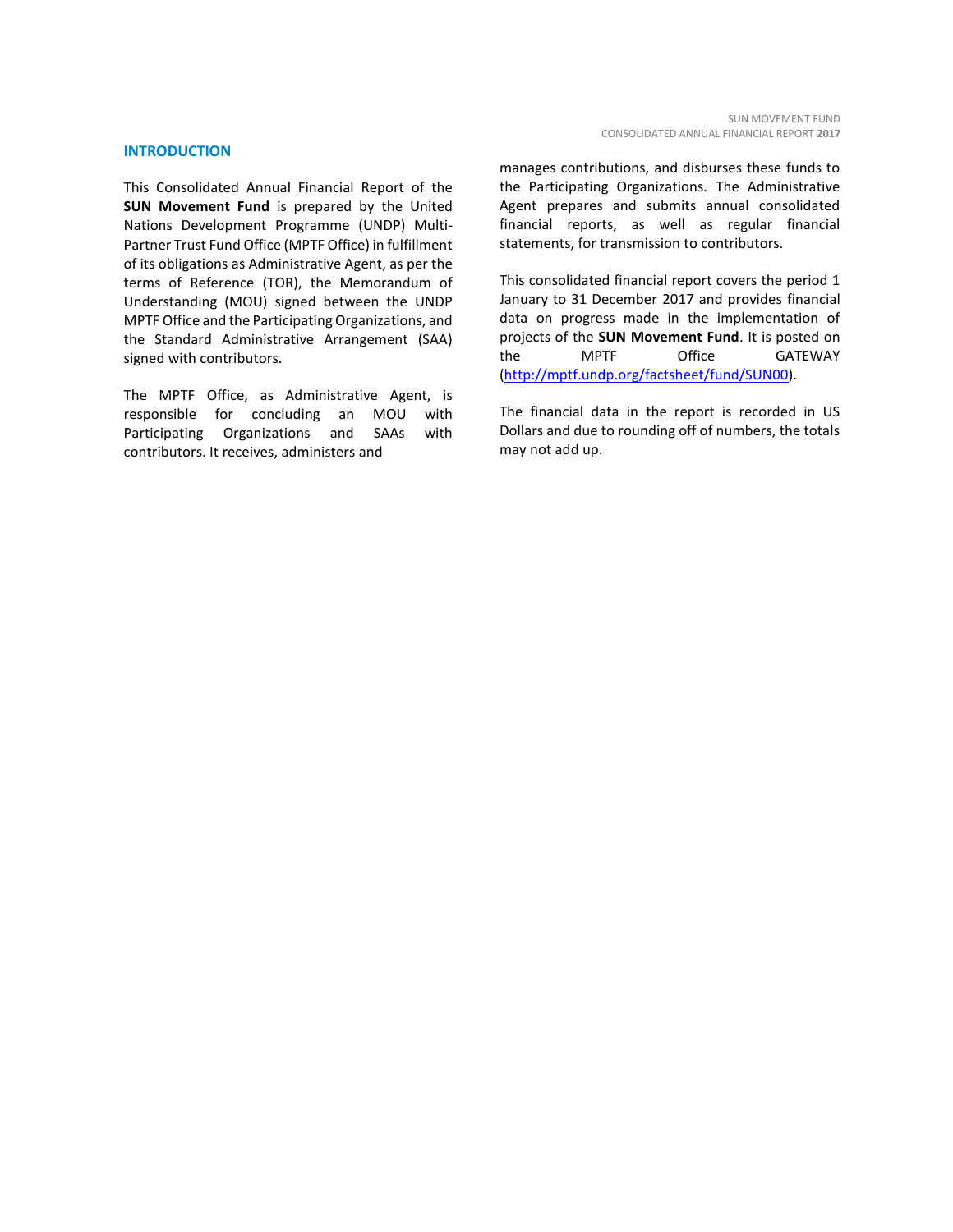#### **2017 FINANCIAL PERFORMANCE**

This chapter presents financial data and analysis of the **SUN Movement Fund** using the pass-through funding modality as of 31 December 2017. Financial information for this Fund is also available on the MPTF Office GATEWAY, at the following address: [http://mptf.undp.org/factsheet/fund/SUN00.](http://mptf.undp.org/factsheet/fund/SUN00)

# **1. SOURCES AND USES OF FUNDS**

As of 31 December 2017, **3** contributors deposited US\$ **10,087,658** in contributions and US\$ **34,233** was earned in interest.

The cumulative source of funds was US\$ **10,121,891**

Of this amount, US\$ **9,957,439** has been net funded to **4** Participating Organizations, of which US\$ **9,752,260** has been reported as expenditure. The Administrative Agent fee has been charged at the approved rate of 1% on deposits and amounts to US\$ **100,877**. Table 1 provides an overview of the overall sources, uses, and balance of the **SUN Movement Fund** as of 31 December 2017.

# **Table 1. Financial Overview, as of 31 December 2017 (in US Dollars)**

|                                                                 | Annual 2016 | Annual 2017 | <b>Cumulative</b> |
|-----------------------------------------------------------------|-------------|-------------|-------------------|
| <b>Sources of Funds</b>                                         |             |             |                   |
| Contributions from donors                                       |             |             | 10,087,658        |
| Fund Earned Interest and Investment Income                      | 341         | 166         | 34,233            |
| Interest Income received from Participating Organizations       |             |             |                   |
| Refunds by Administrative Agent to Contributors                 |             |             |                   |
| Fund balance transferred to another MDTF                        |             |             |                   |
| Other Income                                                    |             |             |                   |
| <b>Total: Sources of Funds</b>                                  | 341         | 166         | 10,121,891        |
| <b>Use of Funds</b>                                             |             |             |                   |
| <b>Transfers to Participating Organizations</b>                 | 152,192     |             | 10,019,786        |
| Refunds received from Participating Organizations               | (2, 349)    | (59, 899)   | (62, 348)         |
| <b>Net Funded Amount</b>                                        | 149,844     | (59, 899)   | 9,957,439         |
| <b>Administrative Agent Fees</b>                                |             |             | 100,877           |
| Direct Costs: (Steering Committee, Secretariatetc.)             |             |             |                   |
| <b>Bank Charges</b>                                             | 2           | 0           | 441               |
| <b>Other Expenditures</b>                                       |             |             |                   |
| <b>Total: Uses of Funds</b>                                     | 149,845     | (59, 899)   | 10,058,757        |
| Change in Fund cash balance with Administrative Agent           | (149, 504)  | 60,065      | 63,135            |
| Opening Fund balance (1 January)                                | 152,574     | 3,069       |                   |
| <b>Closing Fund balance (31 December)</b>                       | 3,069       | 63,135      | 63,135            |
| Net Funded Amount (Includes Direct Cost)                        | 149,844     | (59, 899)   | 9,957,439         |
| Participating Organizations' Expenditure (Includes Direct Cost) | 1,296,922   | (57, 751)   | 9,752,260         |
| <b>Balance of Funds with Participating Organizations</b>        |             |             | 205,178           |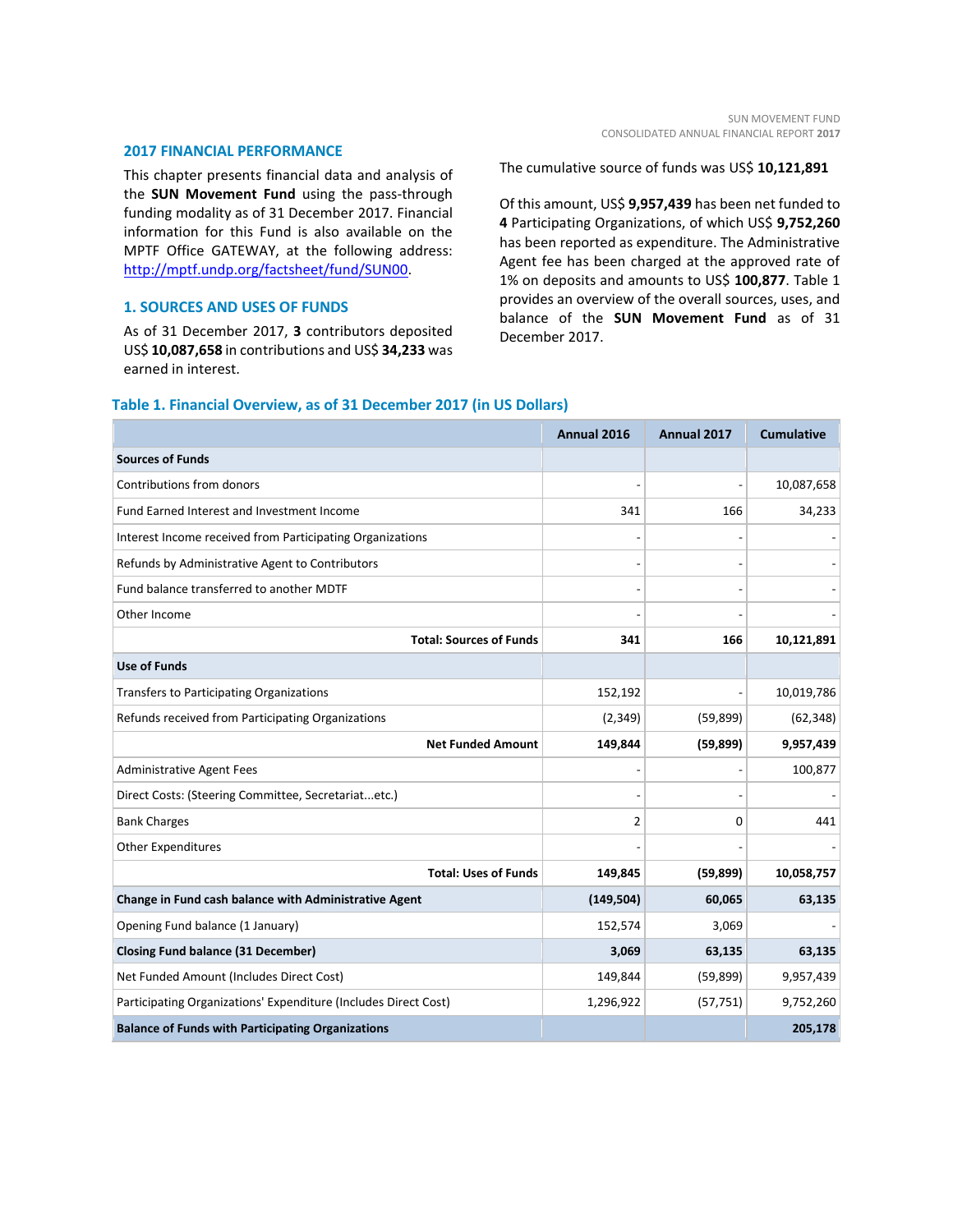# **2. PARTNER CONTRIBUTIONS**

Table 2 provides information on cumulative contributions received from all contributors to this Fund as of 31 December **2017**.

The **SUN Movement Fund** is currently being financed by **3** contributors, as listed in the table below.

The table below includes commitments made up to 31 December **2017** through signed Standard Administrative Agreements, and deposits made through **2017**. It does not include commitments that were made to the fund beyond **2017**.

# **Table 2. Contributors' Commitments and Deposits, as of 31 December 2017 (in US Dollars)**

| <b>Contributors</b>                             | <b>Total</b><br><b>Commitments</b> | <b>Prior Years</b><br>as of 31-Dec-2016<br><b>Deposits</b> | <b>Current Year</b><br><b>Jan-Dec-2017</b><br><b>Deposits</b> | <b>Total</b><br><b>Deposits</b> |
|-------------------------------------------------|------------------------------------|------------------------------------------------------------|---------------------------------------------------------------|---------------------------------|
| Department for International Development (DFID) | 5,860,091                          | 5,860,091                                                  |                                                               | 5,860,091                       |
| Irish Aid                                       | 429,485                            | 429,485                                                    |                                                               | 429,485                         |
| Swiss Agency for Development & Cooperation      | 3,798,083                          | 3,798,083                                                  |                                                               | 3,798,083                       |
| <b>Grand Total</b>                              | 10,087,658                         | 10,087,658                                                 |                                                               | 10,087,658                      |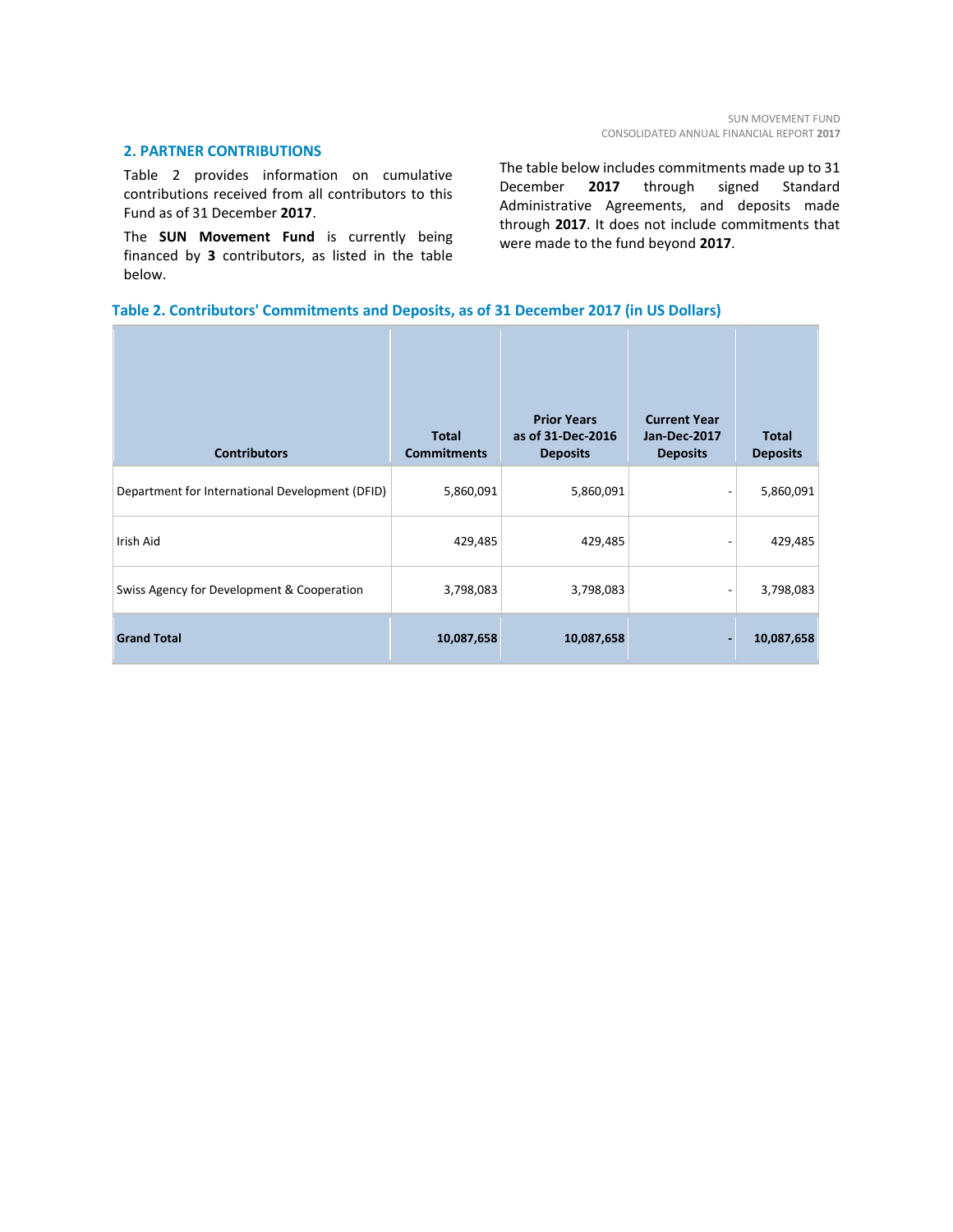# **3. INTEREST EARNED**

Interest income is earned in two ways: 1) on the balance of funds held by the Administrative Agent (Fund earned interest), and 2) on the balance of funds held by the Participating Organizations (Agency earned interest) where their Financial Regulations and Rules allow return of interest to the AA.

As of 31 December 2017, Fund earned interest amounts to US\$ **34,233**.

Details are provided in the table below.

# **Table 3. Sources of Interest and Investment Income, as of 31 December 2017 (in US Dollars)**

| <b>Interest Earned</b>                            | <b>Prior Years</b><br>as of 31-Dec-2016 | <b>Current Year</b><br>Jan-Dec-2017 | <b>Total</b> |
|---------------------------------------------------|-----------------------------------------|-------------------------------------|--------------|
| <b>Administrative Agent</b>                       |                                         |                                     |              |
| <b>Fund Earned Interest and Investment Income</b> | 34,067                                  | 166                                 | 34,233       |
| <b>Total: Fund Earned Interest</b>                | 34,067                                  | 166                                 | 34,233       |
| <b>Participating Organization</b>                 |                                         |                                     |              |
| <b>Total: Agency earned interest</b>              |                                         |                                     |              |
| <b>Grand Total</b>                                | 34,067                                  | 166                                 | 34,233       |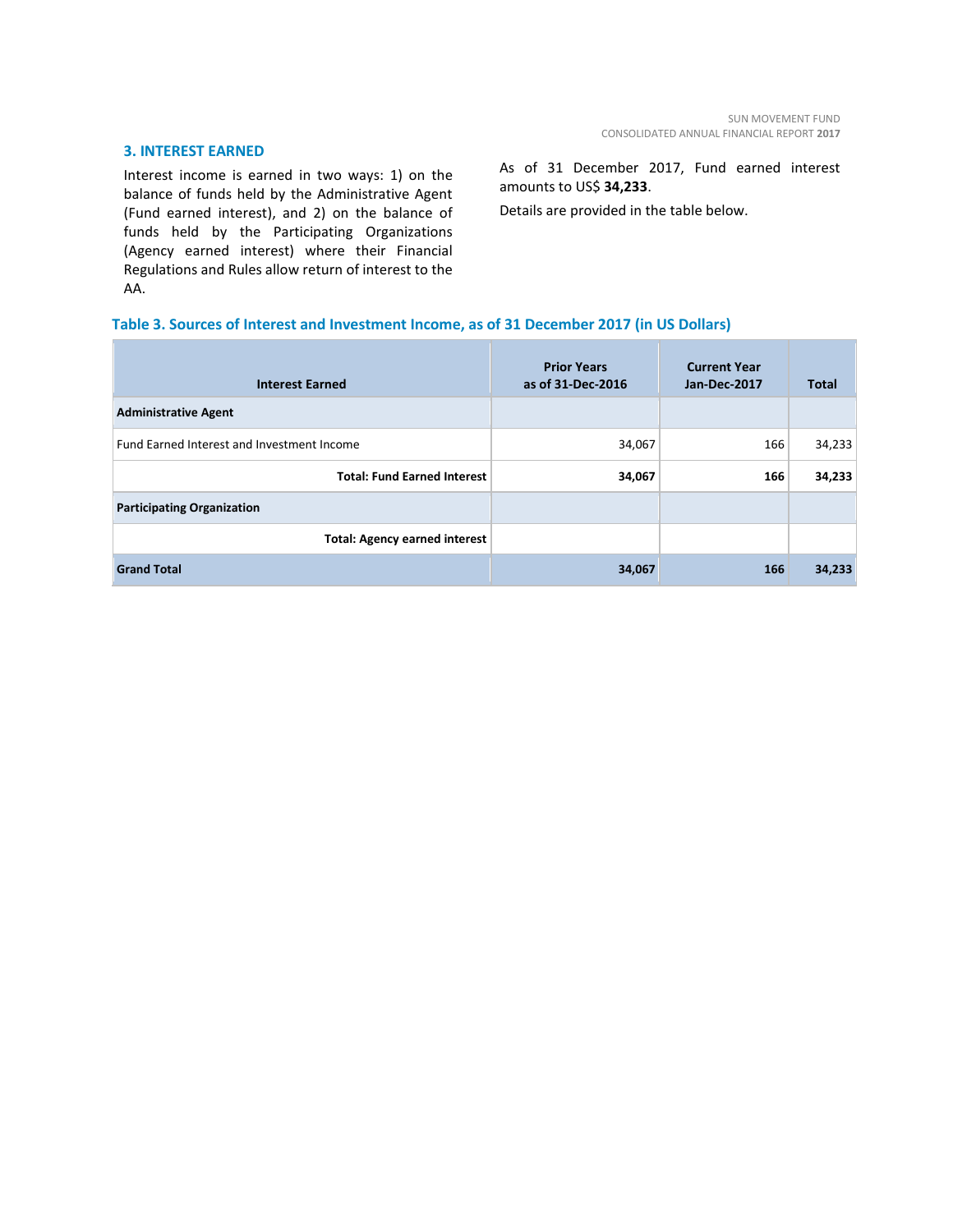# **4. TRANSFER OF FUNDS**

Allocations to Participating Organizations are approved by the Steering Committee and disbursed by the Administrative Agent. As of 31 December **2017**, the AA has transferred US\$ **10,019,786** to **4** Participating Organizations (see list below).

# **4.1 TRANSFER BY PARTICIPATING ORGANIZATION**

Table 4 provides additional information on the refunds received by the MPTF Office, and the net funded amount for each of the Participating Organizations.

# **Table 4. Transfer, Refund, and Net Funded Amount by Participating Organization, as of 31 December 2017 (in US Dollars)**

|                               |                  | Prior Years as of 31-Dec-2016 |                   | <b>Current Year Jan-Dec-2017</b> |                |                   | Total            |                |                   |  |
|-------------------------------|------------------|-------------------------------|-------------------|----------------------------------|----------------|-------------------|------------------|----------------|-------------------|--|
| Participating<br>Organization | <b>Transfers</b> | <b>Refunds</b>                | <b>Net Funded</b> | <b>Transfers</b>                 | <b>Refunds</b> | <b>Net Funded</b> | <b>Transfers</b> | <b>Refunds</b> | <b>Net Funded</b> |  |
| <b>UNICEF</b>                 | 1,656,543        |                               | 1,656,543         |                                  |                |                   | 1,656,543        |                | 1,656,543         |  |
| <b>UNOPS</b>                  | 2,585,871        | (100)                         | 2,585,771         |                                  | (3,854)        | (3,854)           | 2,585,871        | (3,954)        | 2,581,917         |  |
| <b>WFP</b>                    | 4,728,772        | (2,349)                       | 4,726,423         |                                  | (56,045)       | (56,045)          | 4,728,772        | (58,394)       | 4,670,378         |  |
| <b>WHO</b>                    | 1,048,600        |                               | 1,048,600         |                                  |                |                   | 1,048,600        |                | 1,048,600         |  |
| <b>Grand Total</b>            | 10,019,786       | (2, 449)                      | 10,017,338        |                                  | (59, 899)      | (59, 899)         | 10,019,786       | (62, 348)      | 9,957,439         |  |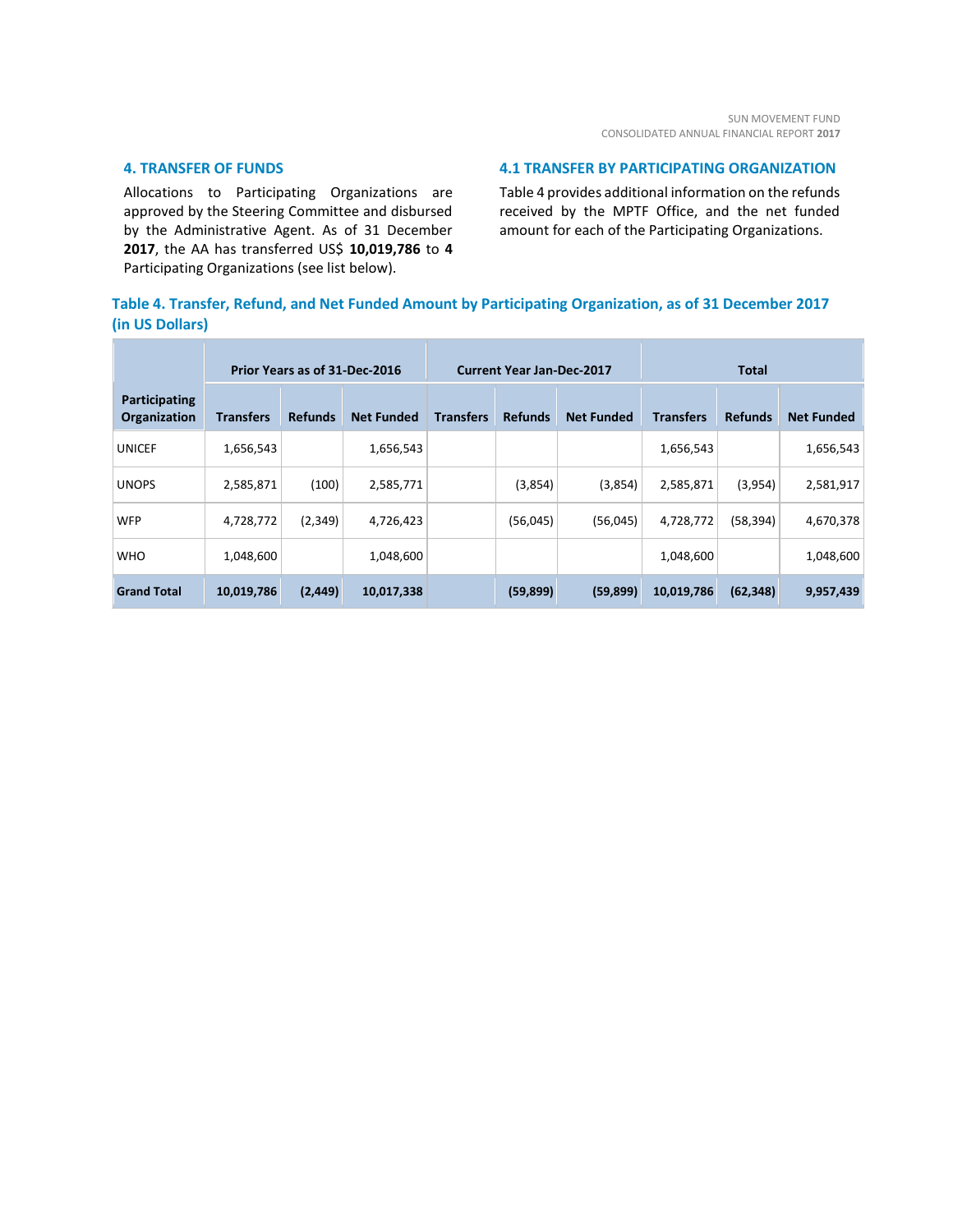# **5. EXPENDITURE AND FINANCIAL DELIVERY RATES**

All final expenditures reported for the year 2017 were submitted by the Headquarters of the Participating Organizations. These were consolidated by the MPTF Office.

Project expenditures are incurred and monitored by each Participating Organization, and are reported as per the agreed upon categories for inter-agency harmonized reporting. The reported expenditures were submitted via the MPTF Office's online expenditure reporting tool. The 2017 expenditure data has been posted on the MPTF Office GATEWAY at [http://mptf.undp.org/factsheet/fund/SUN00.](http://mptf.undp.org/factsheet/fund/SUN00)

#### SUN MOVEMENT FUND CONSOLIDATED ANNUAL FINANCIAL REPORT **2017**

# **5.1 EXPENDITURE REPORTED BY PARTICIPATING ORGANIZATION**

In 2017, US\$ **(59,899)** was net funded to Participating Organizations, and US\$ **(57,751)** was reported in expenditure.

As shown in table below, the cumulative net funded amount is US\$ **9,957,439** and cumulative expenditures reported by the Participating Organizations amount to US\$ **9,752,260**. This equates to an overall Fund expenditure delivery rate of **98** percent.

# **Table 5. Net Funded Amount, Reported Expenditure, and Financial Delivery by Participating Organization, as of 31 December 2017 (in US Dollars)**

|                                      |                           |                                    | <b>Expenditure</b>                      |                                     |                   |                           |
|--------------------------------------|---------------------------|------------------------------------|-----------------------------------------|-------------------------------------|-------------------|---------------------------|
| Participating<br><b>Organization</b> | Approved<br><b>Amount</b> | <b>Net Funded</b><br><b>Amount</b> | <b>Prior Years</b><br>as of 31-Dec-2016 | <b>Current Year</b><br>Jan-Dec-2017 | <b>Cumulative</b> | <b>Delivery Rate</b><br>% |
| <b>UNICEF</b>                        | 1,656,543                 | 1,656,543                          | 1,636,663                               | 1,852                               | 1,638,516         | 98.91                     |
| <b>UNOPS</b>                         | 2,585,871                 | 2,581,917                          | 2,397,072                               | (3,609)                             | 2,393,463         | 92.70                     |
| <b>WFP</b>                           | 4,728,772                 | 4,670,378                          | 4,727,720                               | (56,038)                            | 4,671,682         | 100.03                    |
| <b>WHO</b>                           | 1,048,600                 | 1,048,600                          | 1,048,556                               | 44                                  | 1,048,600         | 100.00                    |
| <b>Grand Total</b>                   | 10,019,786                | 9,957,439                          | 9,810,011                               | (57, 751)                           | 9,752,260         | 97.94                     |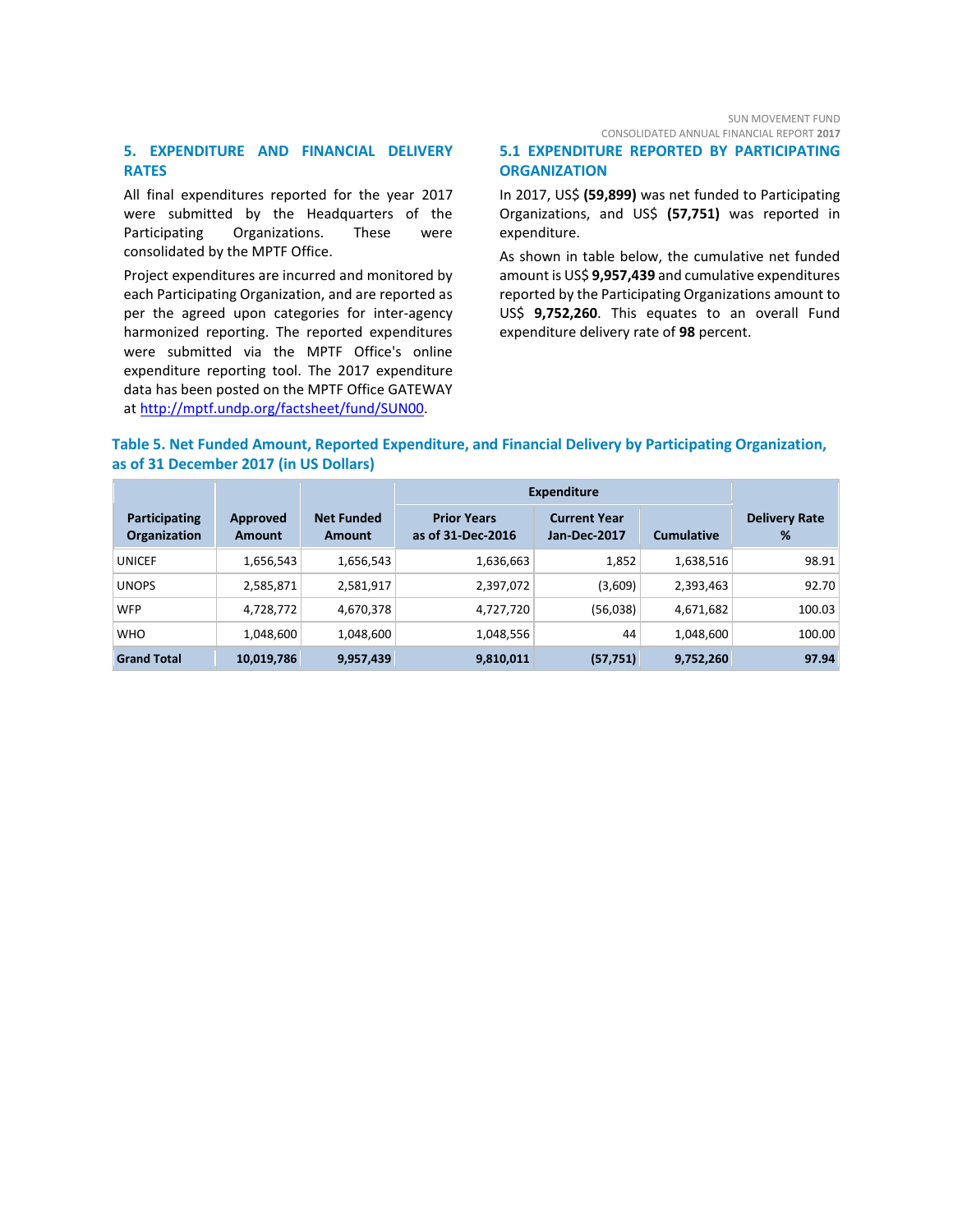# **5.3 EXPENDITURE BY PROJECT**

Table 5 displays the net funded amounts, expenditures reported and the financial delivery rates by Participating Organization.

# **Table 5. Expenditure by Project within Sector, as of 31 December 2017 (in US Dollars)**

|                                     | Sector / Project No.and Project Title | <b>Participating</b><br>Organization | Project<br><b>Status</b>  | <b>Total</b><br><b>Approved</b><br><b>Amount</b> | <b>Net</b><br><b>Funded</b><br><b>Amount</b> | <b>Total</b><br><b>Expenditure</b> | <b>Delivery</b><br>Rate<br>% |  |  |
|-------------------------------------|---------------------------------------|--------------------------------------|---------------------------|--------------------------------------------------|----------------------------------------------|------------------------------------|------------------------------|--|--|
| <b>Country Catalytic Programmes</b> |                                       |                                      |                           |                                                  |                                              |                                    |                              |  |  |
| 00084693                            | SUN 02/MOZ/006<br>?Advocacy"          | <b>WFP</b>                           | Operationally<br>Closed   | 428,000                                          | 425,651                                      | 428,000                            | 100.55                       |  |  |
| 00085562                            | SUN 02/MLI/005 Civil<br>Society       | <b>WFP</b>                           | Operationally<br>Closed   | 374,500                                          | 374,500                                      | 373,455                            | 99.72                        |  |  |
| 00086995                            | SUN 02/GLO/012 ?Civil<br>Society"     | <b>UNOPS</b>                         | Operationally<br>Closed   | 1,188,247                                        | 1,188,247                                    | 1,044,316                          | 87.89                        |  |  |
| 00089284                            | SUN 02/KEN/018 Mobilizing<br>Civi     | <b>UNICEF</b>                        | Operationally<br>Closed   | 299,600                                          | 299,600                                      | 286,707                            | 95.70                        |  |  |
| 00089285                            | SUN 02/KGZ/020 Structural<br>Supp     | <b>UNICEF</b>                        | Operationally<br>Closed   | 235,400                                          | 235,400                                      | 235,440                            | 100.02                       |  |  |
| 00089417                            | SUN 02/GIN/019 Civil<br>Society M     | <b>UNICEF</b>                        | Operationally<br>Closed   | 289,000                                          | 289,000                                      | 289,000                            | 100.00                       |  |  |
| 00089470                            | SUN 02/SLE/022 Mobilised<br>Civil     | <b>UNICEF</b>                        | Operationally<br>Closed   | 299,600                                          | 299,600                                      | 299,546                            | 99.98                        |  |  |
| 00089650                            | SUN 02/LAO/015 CSO<br>Alliance        | <b>UNOPS</b>                         | Operationally<br>Closed   | 267,500                                          | 267,500                                      | 267,500                            | 100.00                       |  |  |
| 00090021                            | SUN 02/SEN/025<br>Gouvernance         | WFP                                  | Operationally<br>Closed   | 212,963                                          | 212,963                                      | 212,963                            | 100.00                       |  |  |
| 00094057                            | SUN 02/NGA/026<br>Mobilizing&Str      | <b>UNICEF</b>                        | Operationally<br>Closed   | 212,943                                          | 212,943                                      | 210,896                            | 99.04                        |  |  |
| 00084692                            | SUN 02/BGD/001 ?Civil<br>Society"     | <b>WFP</b>                           | <b>Financially Closed</b> | 535,000                                          | 535,000                                      | 535,000                            | 100.00                       |  |  |
| 00084721                            | SUN 02/MWI/004 ?Civil<br>Society?     | WFP                                  | <b>Financially Closed</b> | 428,000                                          | 380,462                                      | 380,462                            | 100.00                       |  |  |
| 00084722                            | SUN 02/NER/008<br>Sensibilisation     | <b>WFP</b>                           | <b>Financially Closed</b> | 428,000                                          | 428,000                                      | 428,000                            | 100.00                       |  |  |
| 00084723                            | SUN 02/UGA/010 CivSoc<br>Cap Stre     | <b>WHO</b>                           | <b>Financially Closed</b> | 321,000                                          | 321,000                                      | 321,000                            | 100.00                       |  |  |
| 00085325                            | SUN 02/GHA/002 ?Civil<br>Society"     | WFP                                  | <b>Financially Closed</b> | 374,500                                          | 374,500                                      | 374,500                            | 100.00                       |  |  |
| 00085723                            | SUN 02/GUA/003 ?Civil<br>Society"     | <b>WHO</b>                           | <b>Financially Closed</b> | 428,000                                          | 428,000                                      | 428,000                            | 100.00                       |  |  |
| 00087074                            | SUN 02/NPL/007 "Civil<br>Society"     | <b>WFP</b>                           | <b>Financially Closed</b> | 428,000                                          | 428,000                                      | 428,000                            | 100.00                       |  |  |
| 00088541                            | SUN 02/SAL/013 CSO<br>mobilizatio     | <b>WHO</b>                           | <b>Financially Closed</b> | 299,600                                          | 299,600                                      | 299,600                            | 100.00                       |  |  |
| 00088585                            | SUN 02/PER/014 Childhood<br>Nutri     | <b>WFP</b>                           | <b>Financially Closed</b> | 278,200                                          | 269,693                                      | 269,693                            | 100.00                       |  |  |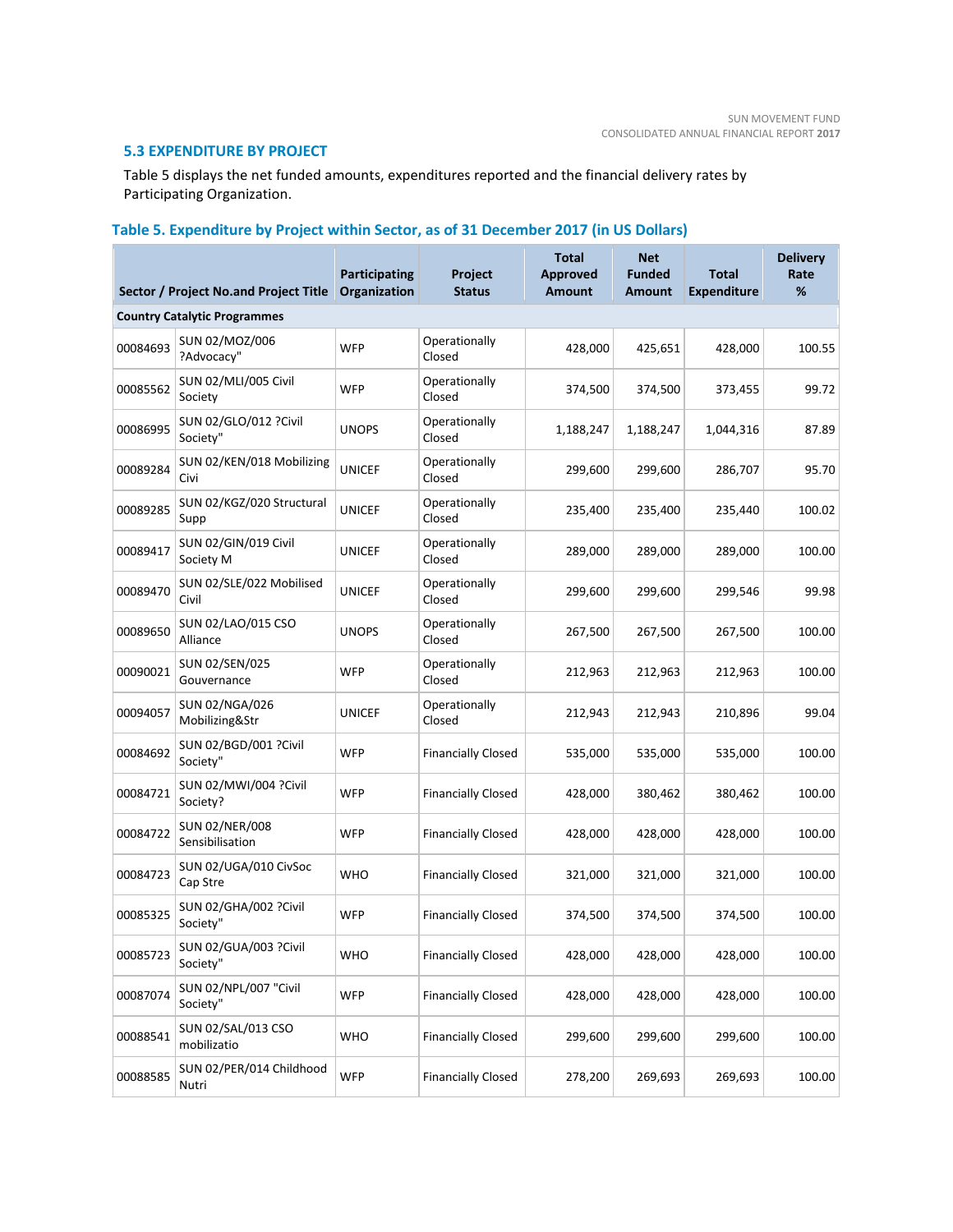| 00089099 | SUN 02/MNM/016 Civil<br>Society A          | <b>UNOPS</b> | <b>Financially Closed</b> | 224,700   | 220.846 | 220.846 | 100.00 |
|----------|--------------------------------------------|--------------|---------------------------|-----------|---------|---------|--------|
| 00089100 | SUN 02/LKA/017 Civil<br>Society A          | <b>WFP</b>   | <b>Financially Closed</b> | 235,400   | 235.400 | 235,400 | 100.00 |
| 00089316 | SUN 02/ZWE/021<br>Supporting Civi          | <b>WFP</b>   | <b>Financially Closed</b> | 256,800   | 256.800 | 256.800 | 100.00 |
| 00089561 | SUN 02/MDG/023 Civil<br>Society P          | <b>WFP</b>   | <b>Financially Closed</b> | 299,600   | 299.600 | 299,600 | 100.00 |
| 00090070 | SUN 02/BDI/027 Strengthen<br>CS r          | <b>WFP</b>   | <b>Financially Closed</b> | 209,059   | 209,059 | 209,059 | 100.00 |
| 00090332 | SUN 02/RWA/024<br>Coordinated CSO          | <b>WFP</b>   | <b>Financially Closed</b> | 240,750   | 240.750 | 240,750 | 100.00 |
|          | <b>Country Catalytic Programmes: Total</b> | 8,794,362    | 8,732,114                 | 8,574,533 | 98.20   |         |        |

| <b>Global SUN Efforts</b>        |                                          |              |                           |         |         |         |        |
|----------------------------------|------------------------------------------|--------------|---------------------------|---------|---------|---------|--------|
| 00096681                         | <b>EVALUATION SUN</b><br><b>MOVEMENT</b> | <b>UNOPS</b> | Operationally<br>Closed   | 203,424 | 203,424 | 180,010 | 88.49  |
| 00088016                         | SUN 03/Monitoring &<br>Evaluation        | <b>UNOPS</b> | <b>Financially Closed</b> | 60,000  | 59,900  | 59,900  | 100.00 |
| <b>Global SUN Efforts: Total</b> |                                          |              |                           | 263,424 | 263,324 | 239,910 | 91.11  |
|                                  |                                          |              |                           |         |         |         |        |
|                                  | <b>SUN Actions Country-Level</b>         |              |                           |         |         |         |        |

|          | $3011$ Actions country Lever            |               |                         |         |         |         |       |
|----------|-----------------------------------------|---------------|-------------------------|---------|---------|---------|-------|
| 00089227 | SUN 01/GLO/001<br>PROCASUR              | <b>UNOPS</b>  | Operationally<br>Closed | 642.000 | 642.000 | 620,891 | 96.71 |
|          | 00094562   SUN 01/GLO/002               | <b>UNICEF</b> | Operationally<br>Closed | 320.000 | 320.000 | 316,927 | 99.04 |
|          | <b>SUN Actions Country-Level: Total</b> |               |                         |         | 962.000 | 937,818 | 97.49 |

| 9,957,439<br>10.019.786<br>9.752.260<br>97.94<br><b>Grand Total</b> |
|---------------------------------------------------------------------|
|---------------------------------------------------------------------|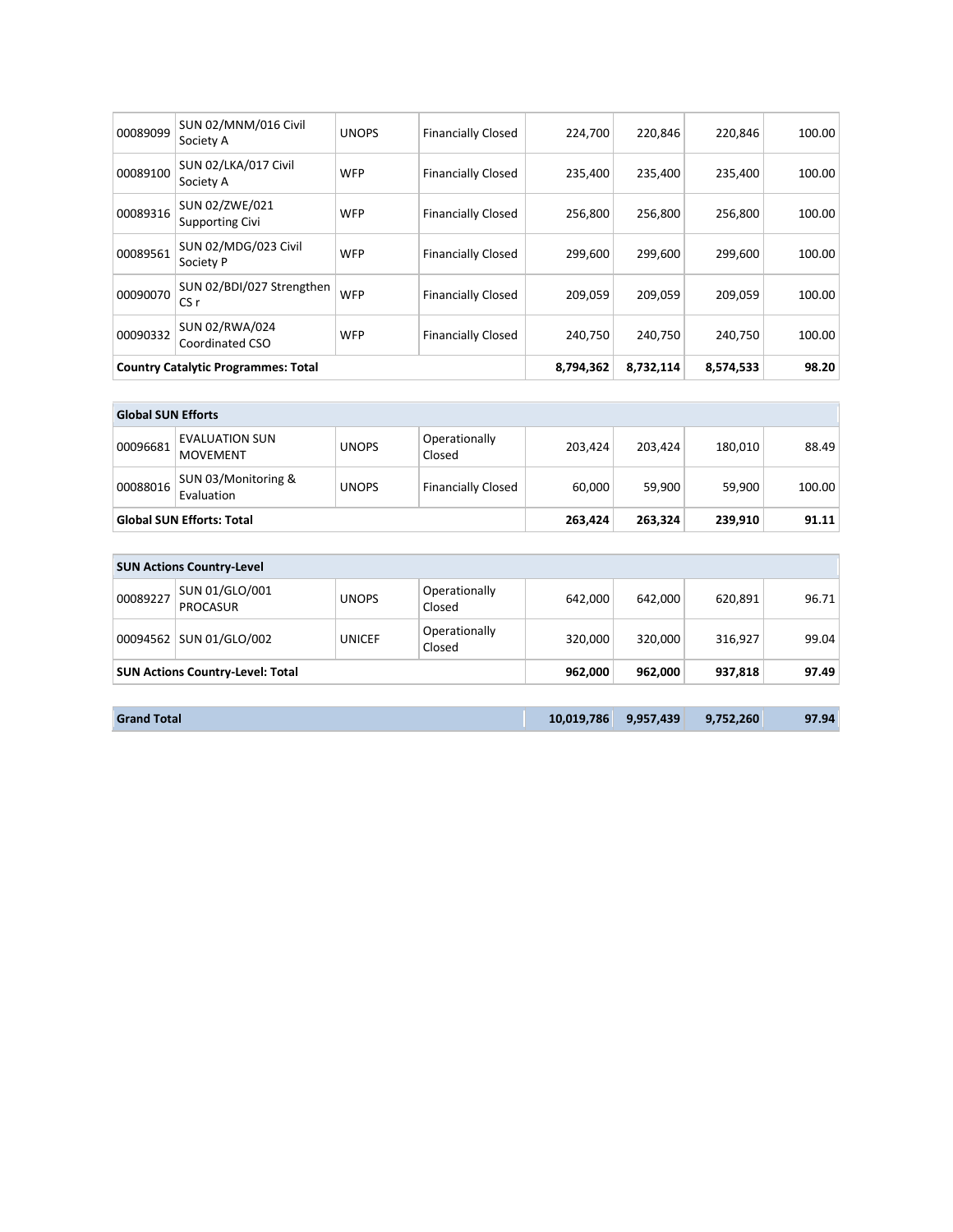# **5.3 EXPENDITURE BY PROJECT**

Table 5 displays the net funded amounts, expenditures reported and the financial delivery rates by Participating Organization.

# **Table 5. Expenditure by Project within Country, as of 31 December 2017 (in US Dollars)**

|                          | <b>Country / Project No.and Project Title</b> | <b>Participating</b><br>Organization | <b>Approved</b><br><b>Amount</b> | <b>Net Funded</b><br><b>Amount</b> | <b>Expenditure</b> | <b>Delivery Rate</b><br>% |
|--------------------------|-----------------------------------------------|--------------------------------------|----------------------------------|------------------------------------|--------------------|---------------------------|
| <b>Bangladesh</b>        |                                               |                                      |                                  |                                    |                    |                           |
| 00084692                 | SUN 02/BGD/001 Civil Society"                 | <b>WFP</b>                           | 535,000                          | 535,000                            | 535,000            | 100.00                    |
| <b>Bangladesh Total</b>  |                                               |                                      | 535,000                          | 535,000                            | 535,000            | 100.00                    |
|                          |                                               |                                      |                                  |                                    |                    |                           |
| <b>Burundi</b>           |                                               |                                      |                                  |                                    |                    |                           |
| 00090070                 | SUN 02/BDI/027 Strengthen CS r                | <b>WFP</b>                           | 209,059                          | 209,059                            | 209,059            | 100.00                    |
| <b>Burundi Total</b>     |                                               |                                      | 209,059                          | 209,059                            | 209,059            | 100.00                    |
|                          |                                               |                                      |                                  |                                    |                    |                           |
| <b>El Salvador</b>       |                                               |                                      |                                  |                                    |                    |                           |
| 00088541                 | SUN 02/SAL/013 CSO mobilizatio                | <b>WHO</b>                           | 299,600                          | 299,600                            | 299,600            | 100.00                    |
| <b>El Salvador Total</b> |                                               |                                      | 299,600                          | 299,600                            | 299,600            | 100.00                    |
|                          |                                               |                                      |                                  |                                    |                    |                           |
| Ghana                    |                                               |                                      |                                  |                                    |                    |                           |
| 00085325                 | SUN 02/GHA/002 ?Civil Society"                | <b>WFP</b>                           | 374,500                          | 374,500                            | 374,500            | 100.00                    |
| <b>Ghana Total</b>       |                                               |                                      | 374,500                          | 374,500                            | 374,500            | 100.00                    |
|                          |                                               |                                      |                                  |                                    |                    |                           |
| Guatemala                |                                               |                                      |                                  |                                    |                    |                           |
| 00085723                 | SUN 02/GUA/003 ?Civil Society"                | <b>WHO</b>                           | 428,000                          | 428,000                            | 428,000            | 100.00                    |
| <b>Guatemala Total</b>   |                                               |                                      | 428,000                          | 428,000                            | 428,000            | 100.00                    |
|                          |                                               |                                      |                                  |                                    |                    |                           |
| Guinea                   |                                               |                                      |                                  |                                    |                    |                           |
| 00089417                 | SUN 02/GIN/019 Civil Society M                | <b>UNICEF</b>                        | 289,000                          | 289,000                            | 289,000            | 100.00                    |
| <b>Guinea Total</b>      |                                               |                                      | 289,000                          | 289,000                            | 289,000            | 100.00                    |
|                          |                                               |                                      |                                  |                                    |                    |                           |
| Kenya                    |                                               |                                      |                                  |                                    |                    |                           |
| 00089284                 | SUN 02/KEN/018 Mobilizing Civi                | <b>UNICEF</b>                        | 299,600                          | 299,600                            | 286,707            | 95.70                     |
| <b>Kenya Total</b>       |                                               |                                      | 299,600                          | 299,600                            | 286,707            | 95.70                     |
| Kyrgyzstan               |                                               |                                      |                                  |                                    |                    |                           |
| 00089285                 | SUN 02/KGZ/020 Structural Supp                | <b>UNICEF</b>                        | 235,400                          | 235,400                            | 235,440            | 100.02                    |
|                          |                                               |                                      | 235,400                          | 235,400                            | 235,440            | 100.02                    |
| <b>Kyrgyzstan Total</b>  |                                               |                                      |                                  |                                    |                    |                           |
|                          | Lao People's Democratic Rep                   |                                      |                                  |                                    |                    |                           |
| 00089650                 | SUN 02/LAO/015 CSO Alliance                   | <b>UNOPS</b>                         | 267,500                          | 267,500                            | 267,500            | 100.00                    |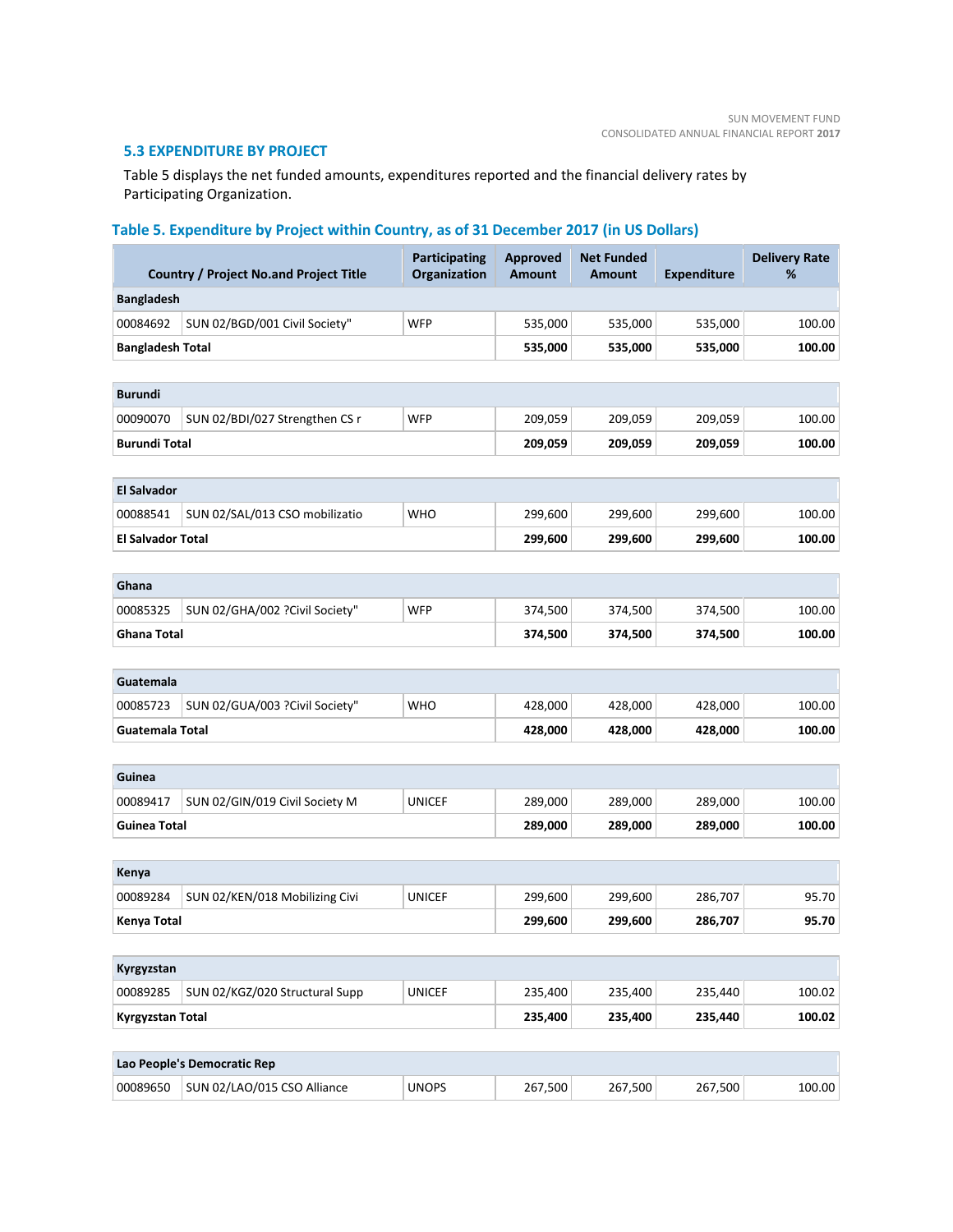| Lao People's Democratic Rep Total                  |                                | 267,500       | 267,500 | 267,500 | 100.00  |        |
|----------------------------------------------------|--------------------------------|---------------|---------|---------|---------|--------|
| Madagascar                                         |                                |               |         |         |         |        |
| 00089561                                           | SUN 02/MDG/023 Civil Society P | <b>WFP</b>    | 299,600 | 299,600 | 299,600 | 100.00 |
| <b>Madagascar Total</b>                            |                                |               | 299,600 | 299,600 | 299,600 | 100.00 |
|                                                    |                                |               |         |         |         |        |
| Malawi                                             |                                |               |         |         |         |        |
| 00084721                                           | SUN 02/MWI/004 ?Civil Society? | <b>WFP</b>    | 428,000 | 380,462 | 380,462 | 100.00 |
| Malawi Total                                       |                                | 428,000       | 380,462 | 380,462 | 100.00  |        |
|                                                    |                                |               |         |         |         |        |
| Mali                                               |                                |               |         |         |         |        |
| 00085562                                           | SUN 02/MLI/005 Civil Society   | <b>WFP</b>    | 374,500 | 374,500 | 373,455 | 99.72  |
| <b>Mali Total</b>                                  |                                |               | 374,500 | 374,500 | 373,455 | 99.72  |
|                                                    |                                |               |         |         |         |        |
| Mozambique                                         |                                |               |         |         |         |        |
| 00084693                                           | SUN 02/MOZ/006 ?Advocacy"      | <b>WFP</b>    | 428,000 | 425,651 | 428,000 | 100.55 |
| <b>Mozambique Total</b>                            |                                |               | 428,000 | 425,651 | 428,000 | 100.55 |
|                                                    |                                |               |         |         |         |        |
| <b>Myanmar</b>                                     |                                |               |         |         |         |        |
| 00089099                                           | SUN 02/MNM/016 Civil Society A | <b>UNOPS</b>  | 224,700 | 220,846 | 220,846 | 100.00 |
| <b>Myanmar Total</b>                               |                                |               | 224,700 | 220,846 | 220,846 | 100.00 |
|                                                    |                                |               |         |         |         |        |
| <b>Nepal</b>                                       |                                |               |         |         |         |        |
| 00087074                                           | SUN 02/NPL/007 "Civil Society" | <b>WFP</b>    | 428,000 | 428,000 | 428,000 | 100.00 |
| <b>Nepal Total</b>                                 |                                |               | 428,000 | 428,000 | 428,000 | 100.00 |
|                                                    |                                |               |         |         |         |        |
| <b>Niger</b>                                       |                                |               |         |         |         |        |
| 00084722                                           | SUN 02/NER/008 Sensibilisation | <b>WFP</b>    | 428,000 | 428,000 | 428,000 | 100.00 |
| <b>Niger Total</b>                                 |                                |               | 428,000 | 428,000 | 428,000 | 100.00 |
|                                                    |                                |               |         |         |         |        |
| <b>Nigeria</b>                                     |                                |               |         |         |         |        |
| 00094057                                           | SUN 02/NGA/026 Mobilizing&Str  | <b>UNICEF</b> | 212,943 | 212,943 | 210,896 | 99.04  |
| <b>Nigeria Total</b>                               |                                |               | 212,943 | 212,943 | 210,896 | 99.04  |
|                                                    |                                |               |         |         |         |        |
| Peru<br>00088585                                   | SUN 02/PER/014 Childhood Nutri | <b>WFP</b>    | 278,200 | 269,693 | 269,693 | 100.00 |
|                                                    |                                |               |         |         |         |        |
| <b>Peru Total</b><br>278,200<br>269,693<br>269,693 |                                |               |         |         | 100.00  |        |
| Rwanda                                             |                                |               |         |         |         |        |
| 00090332                                           | SUN 02/RWA/024 Coordinated CSO | <b>WFP</b>    | 240,750 | 240,750 | 240,750 | 100.00 |
| <b>Rwanda Total</b>                                |                                |               | 240,750 | 240,750 | 240,750 | 100.00 |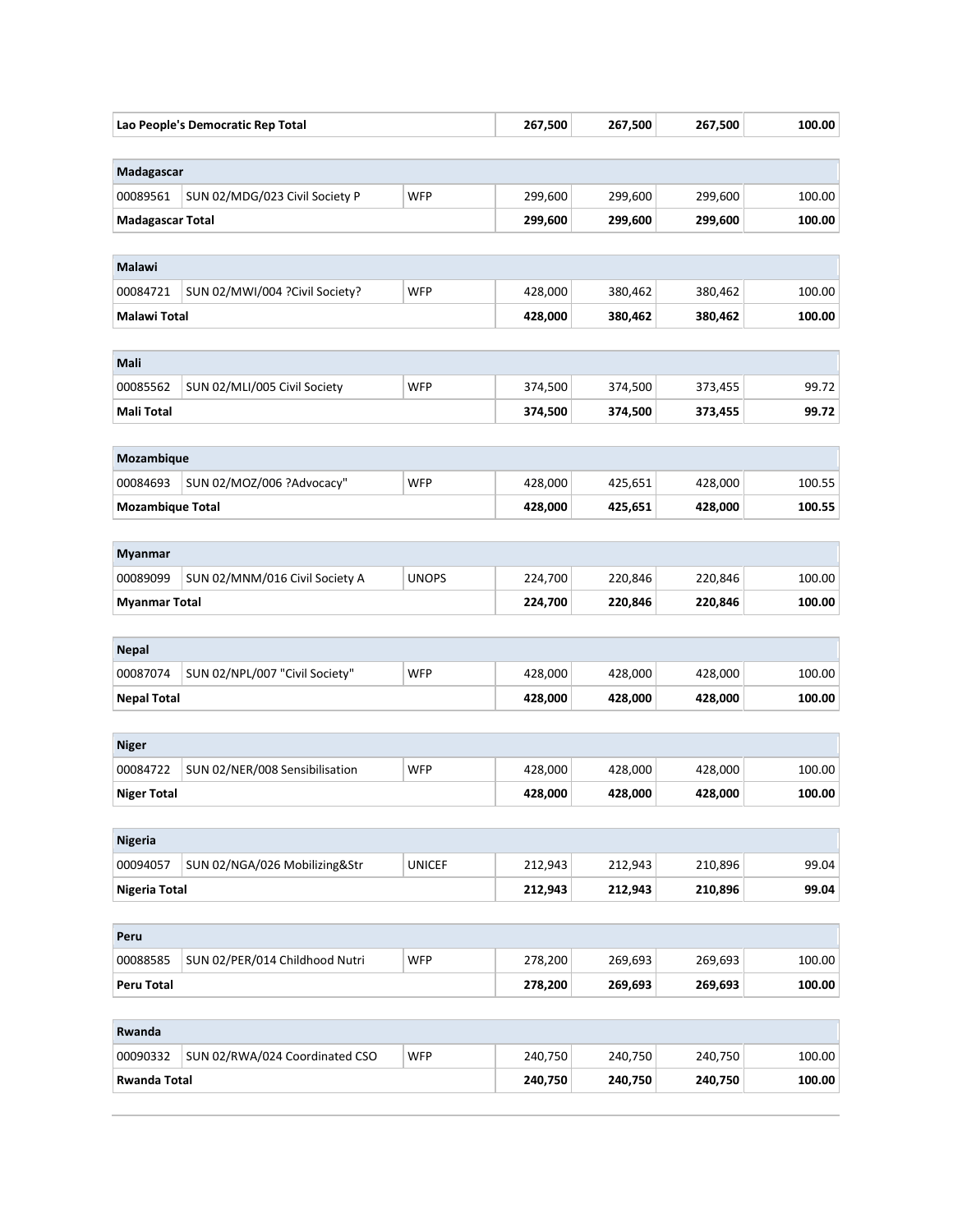| Senegal                     |                                 |               |           |           |           |        |  |
|-----------------------------|---------------------------------|---------------|-----------|-----------|-----------|--------|--|
| 00090021                    | SUN 02/SEN/025 Gouvernance      | <b>WFP</b>    | 212,963   | 212,963   | 212,963   | 100.00 |  |
| <b>Senegal Total</b>        |                                 |               | 212,963   | 212,963   | 212,963   | 100.00 |  |
|                             |                                 |               |           |           |           |        |  |
| Sierra Leone                |                                 |               |           |           |           |        |  |
| 00089470                    | SUN 02/SLE/022 Mobilised Civil  | <b>UNICEF</b> | 299,600   | 299,600   | 299,546   | 99.98  |  |
| Sierra Leone Total          |                                 |               | 299,600   | 299,600   | 299,546   | 99.98  |  |
|                             |                                 |               |           |           |           |        |  |
| Sri Lanka                   |                                 |               |           |           |           |        |  |
| 00089100                    | SUN 02/LKA/017 Civil Society A  | <b>WFP</b>    | 235,400   | 235,400   | 235,400   | 100.00 |  |
| Sri Lanka Total             |                                 |               | 235,400   | 235,400   | 235,400   | 100.00 |  |
|                             |                                 |               |           |           |           |        |  |
| Uganda                      |                                 |               |           |           |           |        |  |
| 00084723                    | SUN 02/UGA/010 CivSoc Cap Stre  | <b>WHO</b>    | 321,000   | 321,000   | 321,000   | 100.00 |  |
| <b>Uganda Total</b>         |                                 | 321,000       | 321,000   | 321,000   | 100.00    |        |  |
|                             |                                 |               |           |           |           |        |  |
| <b>United Nations</b>       |                                 |               |           |           |           |        |  |
| 00086995                    | SUN 02/GLO/012 ? Civil Society" | <b>UNOPS</b>  | 1,188,247 | 1,188,247 | 1,044,316 | 87.89  |  |
| 00088016                    | SUN 03/Monitoring & Evaluation  | <b>UNOPS</b>  | 60,000    | 59,900    | 59,900    | 100.00 |  |
| 00089227                    | SUN 01/GLO/001 PROCASUR         | <b>UNOPS</b>  | 642,000   | 642,000   | 620,891   | 96.71  |  |
| 00094562                    | SUN 01/GLO/002                  | <b>UNICEF</b> | 320,000   | 320,000   | 316,927   | 99.04  |  |
| 00096681                    | <b>EVALUATION SUN MOVEMENT</b>  | <b>UNOPS</b>  | 203,424   | 203,424   | 180,010   | 88.49  |  |
| <b>United Nations Total</b> |                                 |               | 2,413,671 | 2,413,571 | 2,222,044 | 92.06  |  |
|                             |                                 |               |           |           |           |        |  |
| Zimbabwe                    |                                 |               |           |           |           |        |  |
| 00089316                    | SUN 02/ZWE/021 Supporting Civi  | <b>WFP</b>    | 256,800   | 256,800   | 256,800   | 100.00 |  |
| Zimbabwe Total              |                                 |               | 256,800   | 256,800   | 256,800   | 100.00 |  |
|                             |                                 |               |           |           |           |        |  |
| <b>Grand Total</b>          |                                 | 10,019,786    | 9,957,439 | 9,752,260 | 97.94     |        |  |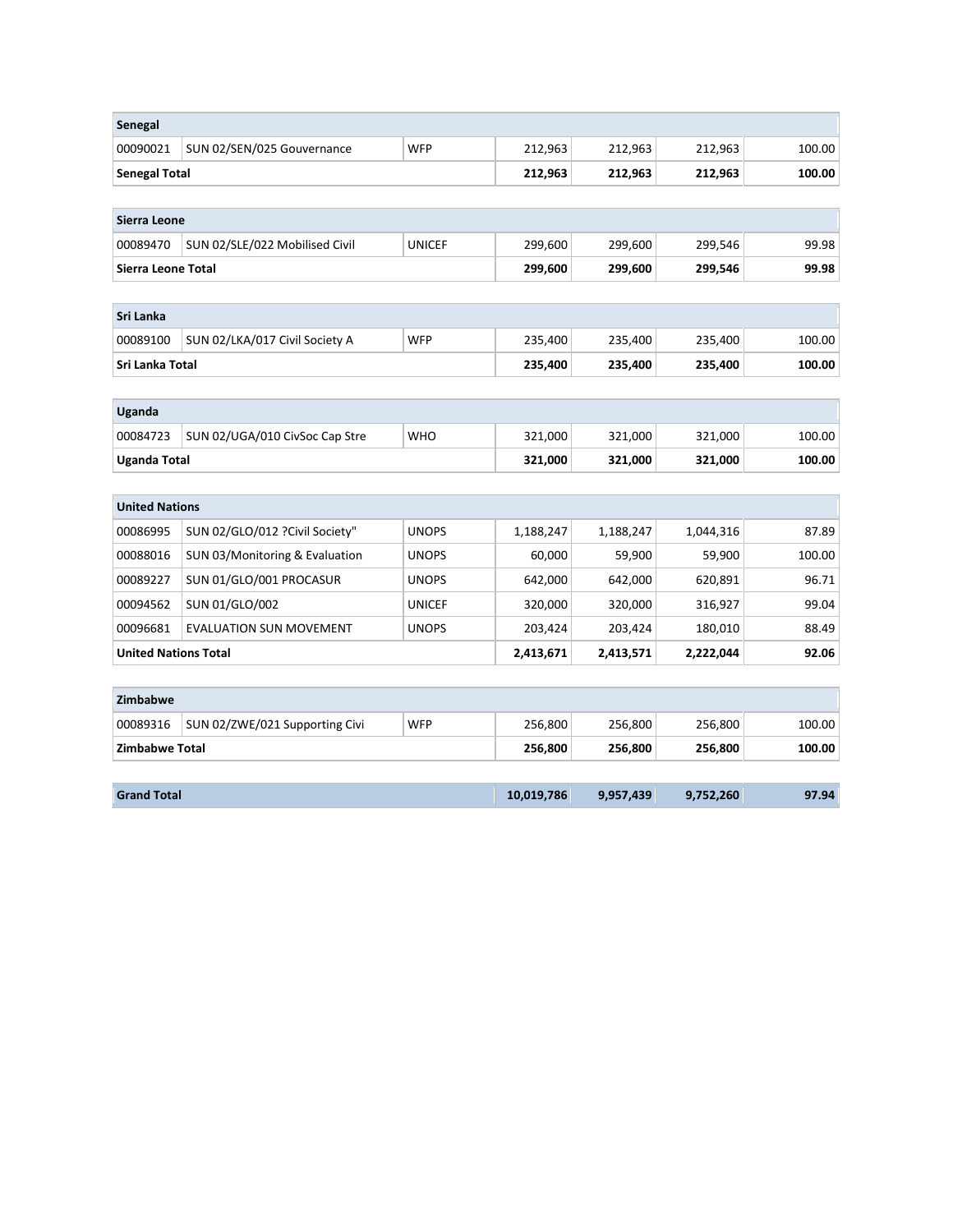#### **5.4 EXPENDITURE REPORTED BY CATEGORY**

Project expenditures are incurred and monitored by each Participating Organization and are reported as per the agreed categories for inter-agency harmonized reporting. In 2006 the UN Development Group (UNDG) established six categories against which UN entities must report inter-agency project expenditures. Effective 1 January 2012, the UN Chief Executive Board (CEB) modified these categories as a result of IPSAS adoption to comprise eight categories. All expenditure incurred prior to 1 January 2012 have been reported in the old categories; post 1 January 2012 all expenditure are reported in the new eight categories. See table below.

#### **2012 CEB Expense Categories**

- 1. Staff and personnel costs
- 2. Supplies, commodities and materials
- 3. Equipment, vehicles, furniture and depreciation
- 4. Contractual services
- 5. Travel
- 6. Transfers and grants
- 7. General operating expenses
- 8. Indirect costs

\_\_\_\_\_\_\_\_\_\_\_\_\_\_\_\_\_\_\_\_\_\_

# **Table 6. Expenditure by UNDG Budget Category, as of 31 December 2017 (in US Dollars)**

|                                           | <b>Expenditure</b>                      |                                     |              |                                                     |
|-------------------------------------------|-----------------------------------------|-------------------------------------|--------------|-----------------------------------------------------|
| Category                                  | <b>Prior Years</b><br>as of 31-Dec-2016 | <b>Current Year</b><br>Jan-Dec-2017 | <b>Total</b> | <b>Percentage of Total</b><br><b>Programme Cost</b> |
| Staff & Personnel Cost (New)              | 56,490                                  | 3,239                               | 59,728       | 0.65                                                |
| Suppl, Comm, Materials (New)              | 46,946                                  |                                     | 46,946       | 0.51                                                |
| Equip, Veh, Furn, Depn (New)              |                                         |                                     |              |                                                     |
| Contractual Services (New)                | 533,717                                 | (6)                                 | 533,711      | 5.82                                                |
| Travel (New)                              | 211,490                                 |                                     | 211,490      | 2.31                                                |
| Transfers and Grants (New)                | 8,173,664                               | (57, 813)                           | 8,115,851    | 88.49                                               |
| <b>General Operating (New)</b>            | 203,468                                 | 382                                 | 203,850      | 2.22                                                |
| <b>Programme Costs Total</b>              | 9,225,775                               | (54, 198)                           | 9,171,576    | 100.00                                              |
| <sup>1</sup> Indirect Support Costs Total | 584,237                                 | (3, 553)                            | 580,684      | 6.33                                                |
| <b>Total</b>                              | 9,810,011                               | (57, 751)                           | 9,752,260    |                                                     |

**1 Indirect Support Costs** charged by Participating Organization, based on their financial regulations, can be deducted upfront or at a later stage during implementation. The percentage may therefore appear to exceed the 7% agreed-upon for on-going projects. Once projects are financially closed, this number is not to exceed 7%.